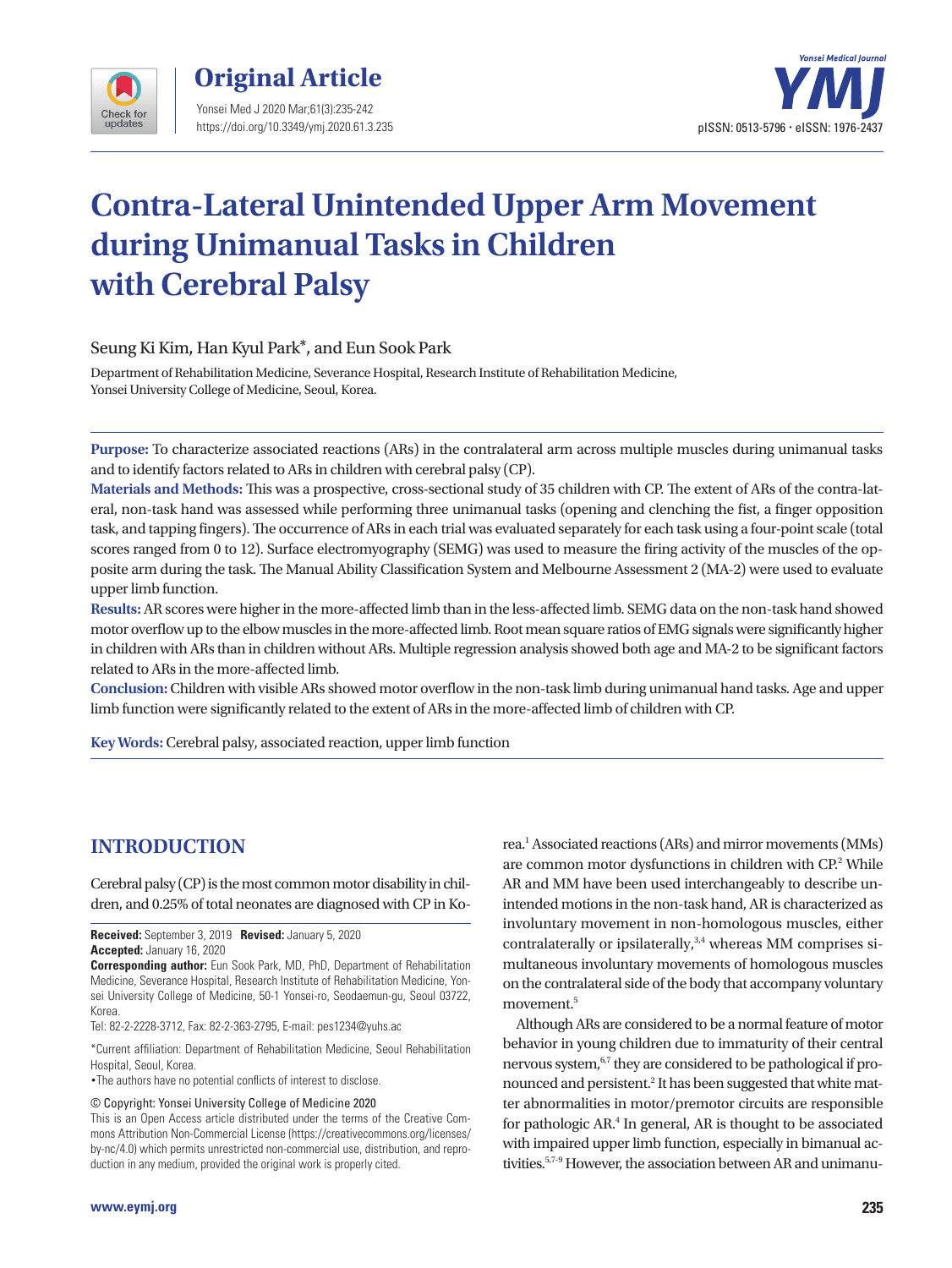# YMI

al function in children with CP still remains inconclusive:<sup>2,5,7-10</sup> some researchers have reported no significant relation between them,<sup>2,5</sup> whereas others have demonstrated significant associations in both hands<sup>5,7,9,10</sup> or only in the non-paretic hand.<sup>8</sup>

This study aimed to characterize unintended contralateral upper arm movement with surface electromyography (SEMG) of multiple muscles during unimanual tasks and to identify factors related with AR in children with CP.

## **MATERIALS AND METHODS**

#### **Participants**

This prospective, cross-sectional, observational study was conducted at a university-affiliated, tertiary-care hospital. Children with CP, who were admitted to our hospital for intensive therapy between March 2017 and November 2017, were consecutively screened for inclusion and exclusion criteria. The inclusion criteria were as follows: 1) Manual Ability Classification System (MACS) I (handles objects easily and successfully) to IV (handles a limited selection of easily managed objects in adapted situations), 2) age between 4 and 18 years, and 3) child and/or primary caregiver of the child agreed to participate in this study. Exclusion criteria were 1) inability to understand and follow commands, 2) chemodenervation therapy in upper extremities within 6 months, 3) previous orthopedic surgery in the upper limb within 1 year, and 4) changes in antiepileptic drugs or in medicines for hypertonia, or in their dosages, within 6 months.

The Institutional Review Board (IRB) of Severance Hospital approved this study protocol (approval number: 4-2016-0006). Informed consent was obtained from the primary caregiver and/ or the participant, according to IRB rules.

#### **Clinical assessments**

For each child, Gross Motor Function Classification System-Expanded & Revised (GMFCS-E&R) and MACS functional levels were determined according to their instruction manuals by one of the authors (Park HK) with 5 years of experience in managing children with CP. GMFCS is used to categorize gross motor function in children with CP into five different levels, with emphasis on sitting, transfers, and mobility. MACS is considered a standard classification system for manual ability in children with CP, and it classifies how children with CP use their hands to do daily activities across five different levels.<sup>11</sup> MACS assesses the collaboration of both hands; however, it does not assess the function of each hand separately. In this study, GMFCS or MACS levels of I or II were defined as good functioning, while other levels were defined as poor functioning. The Melbourne Assessment of Unilateral Upper Limb Function (MUUL) is a reliable and valid tool for measuring upper limb function, and it has been increasingly used as an outcome measure in children with CP.12,13 MUUL was revised to Melbourne Assessment 2 (MA-2) in an effort to increase uni-dimensionality of the total scale of the original version through Rasch analysis. MA-2 comprises 14 tasks and 30 movement scores grouped across four separate subscales.13 In this study, MA-2 was administered by an occupational therapist who had more than 5 years of experience in managing children with CP.

#### **Associated reaction scoring**

Each patient was comfortably seated in a chair, with both arms placed on a table. The children performed three unimanual activities: Task 1, opening and clenching the fist; Task 2, a finger opposition task; and Task 3, tapping fingers on the table surface. Each task was repeated five times for each hand, first with the less-affected hand and then with the more-affected hand. The intensity of visible ARs was assessed according to the method used in previous studies.<sup>5,14</sup> The participants were videotaped (50 frames per second). The occurrence of ARs in each trial was evaluated separately for each task using a four-point scale: 0, no clear imitative movement; 1, barely discernable repetitive movements; 2, slight MM or stronger, but briefer repetitive movements; 3, strong and sustained repetitive movements; and 4, movements equal to those expected for the intended hand.15 The highest score in trials for each task was selected as the score of each task. Total possible scores ranged from 0 to 12. Videos were scored by a physiatrist (Park HK). For each task, if the score was more than 2, it is defined as AR positive in the AR subscale;<sup>14</sup> in this study, visible AR was defined as a total score ≥4.

#### **Surface electromyography**

For SEMG recording, each patient was comfortably seated in a chair, with both arms on the table surface. While children performed three tasks with one hand, the muscle activities of the contra-lateral shoulder abductor, elbow flexor, elbow extensor, wrist flexor, and wrist extensor muscles were recorded using surface electrodes. Five consecutive trials were performed in each task. Prior to electrode attachment, the skin was rubbed with alcohol, and skin resistance was kept below 5 kΩ. Active electrodes were attached to the belly of the shoulder abductor, elbow flexor, elbow extensor, wrist flexor, and wrist extensor muscles. The reference electrode was placed at the olecranon process. A multi-channel EMG system (MA 300 DTU, Motion Lab Systems, Inc., Baton Rouge, LA, USA) was used to record and analyze EMG data. The band pass filter was set at 20 Hz to 500 Hz. EMG signals were captured at a 1000-Hz sampling frequency. EMG data were transferred to a personal computer after the end of measurement, and were further processed by Matlab software (MathWorks, Inc., Natick, MA, USA). All EMG signals of the five consecutive trials of each task were rectified and integrated. EMG signals in each task were divided into 16 time intervals, and the root mean square (RMS) values of each interval were computed using "rms" Matlab software. We set a baseline period as intervals in which the lowest RMS value appeared continuously in two or more of the 16 intervals, and an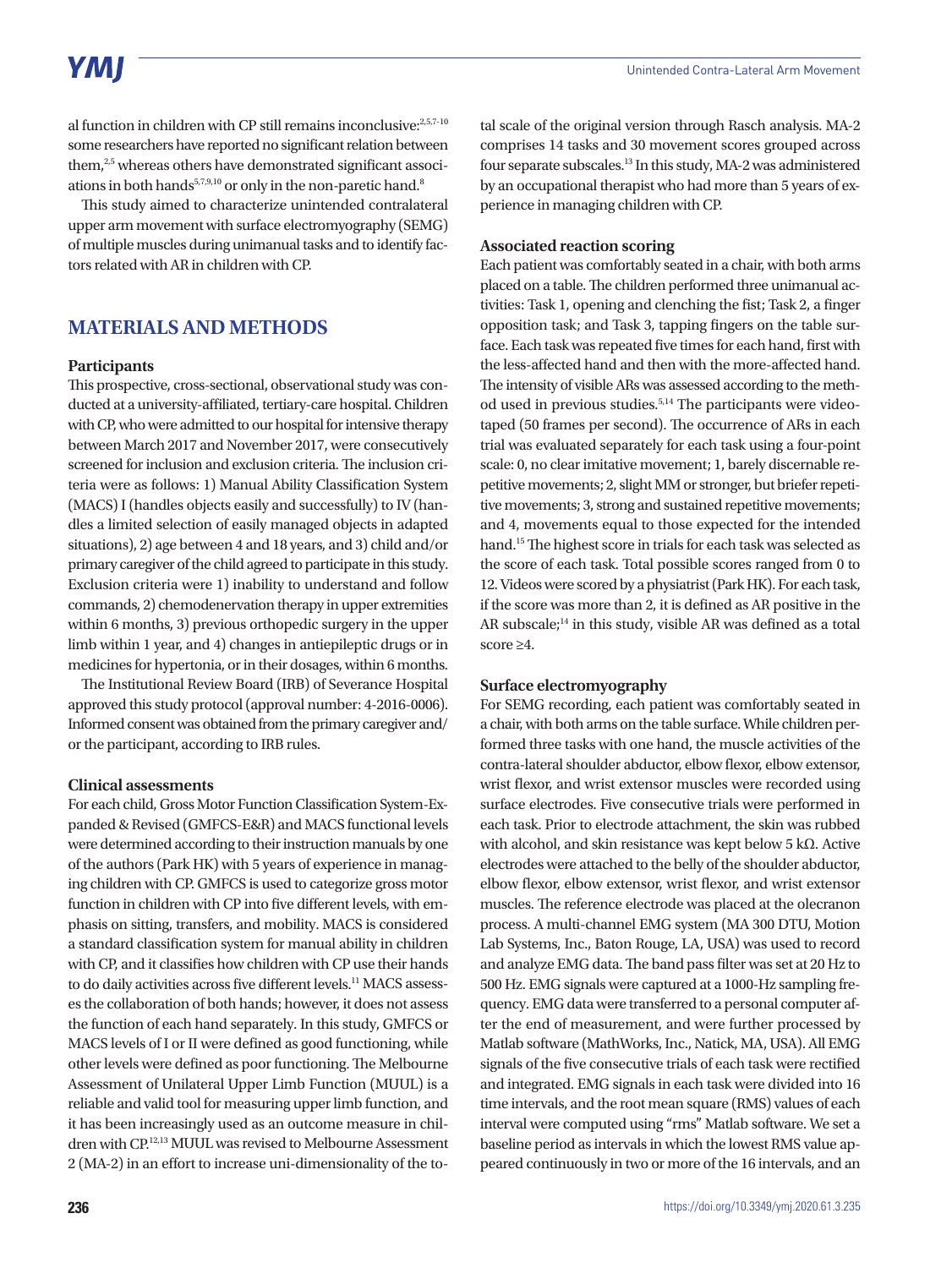active period was set as intervals in which the values were larger than the baseline period. The mean RMS values during the active and baseline periods were assessed. Then, the ratios between active RMS and baseline RMS values were calculated.

#### **Statistical analysis**

Since the data were not normally distributed, the Mann-Whitney U-test was used to investigate differences in continuous variables between age groups and MACS groups, and the Wilcoxon rank sum test was used to compare the more- and lessaffected sides. Fisher's exact test was used to compare differences in the distributions of functional levels and in the incidence of visible AR between groups due to the small expected cell sizes. Spearman correlation analysis was used to investigate correlations between clinical AR scores and other variables, such as age, MA-2, and RMS ratios of SEMG. Significant variables, except for confounding variables, entered multiple regression analysis to analyze factors associated with scores of clinical AR. Spearman's correlation ≥0.80 was defined as very strong, 0.80– 0.60 as strong, 0.60–0.40 as moderate, 0.40–0.20 as weak, and 0.20 as very weak.16 All statistical analyses were conducted with SPSS version 25 for Windows (IBM Corp., Armonk, NY, USA), and *p*-value <0.05 was considered statistically significant.

### **RESULTS**

Thirty-five children with spastic CP (21 unilateral CP and 14 bilateral CP; 21 boys and 14 girls) were recruited in this study. SEMG data were not available for six children due to poor cooperation throughout the procedures. The mean age of the subjects was 9.6 years (±3.7), ranging from 4 to 16 years. The children were at GMFCS level I to IV (8/13/8/6) and MACS I to IV (7/15/8/5). MA-2 scores were significantly lower in the moreaffected side than in the less-affected side (*p*<0.001). Grouping the children into two groups of young children (age <9 years) and older children (age ≥9 years), we noted that the median age (interquartile range) of the young group was 5.8 years (2.4), whereas that of the older group was 12.4 years (2.9). There was no significant difference in demographic characteristics, including gender, GMFCS and MACS levels, and MA-2, between the young and older groups (Table 1).

Visible AR (total AR score ≥4) in the more-affected limb was noted in 20 (57.1 %) children, whereas it was noted in 11 (31.4%) children in the less-affected limb. Positive AR (AR subscore ≥2) was significantly more common on the more-affected side than on the less-affected side during Tasks 1 and 3 (*p*=0.030, *p*=0.036, respectively). The mean total scores of AR were significantly higher in the more-affected limb than in the less-affected limb (*p*<0.001) (Table 2).

Visible AR in the more-affected limb was more frequently observed in the low functioning group in regards to manual ability (MACS III to IV) than in the high functioning group (*p*=

#### **Table 1.** Characteristics of the Participants

|                                    | <b>Total CP</b><br>$(n=35)$ | <b>Young children</b><br>$(age < 9) (n=16)$ | <b>Older children</b><br>$(age \ge 9) (n=19)$ | p value |
|------------------------------------|-----------------------------|---------------------------------------------|-----------------------------------------------|---------|
| Age (yr)                           | 9.5(7.2)                    | 5.8(2.4)                                    | 12.4(2.9)                                     | < 0.001 |
| Gender, n (%)                      |                             |                                             |                                               | >0.999  |
| Male                               | 21(60.0)                    | 10 (62.5)                                   | 11 (57.9)                                     |         |
| Female                             | 14 (40.0)                   | 6(37.5)                                     | 8(42.1)                                       |         |
| Type, $n$ $%$                      |                             |                                             |                                               | 0.166   |
| Unilateral                         | 21(60.0)                    | 12 (75.0)                                   | 9(47.4)                                       |         |
| Bilateral                          | 14 (40.0)                   | 4(25.0)                                     | 10 (52.6)                                     |         |
| GMFCS, n (%)                       |                             |                                             |                                               | 0.491   |
| $\left  - \right $                 | 21(60.0)                    | 11 (68.8)                                   | 10 (52.6)                                     |         |
| $III$ -IV                          | 14 (40.0)                   | 5(31.3)                                     | 9(47.4)                                       |         |
| MACS, n (%)                        |                             |                                             |                                               | 0.503   |
| $\left  - \right $                 | 22 (62.9)                   | 9(56.3)                                     | 13 (68.4)                                     |         |
| $III$ -IV                          | 13(37.1)                    | 7(43.8)                                     | 6(31.6)                                       |         |
| MA-2, median (interguartile range) |                             |                                             |                                               |         |
| More-affected side                 |                             |                                             |                                               |         |
| <b>ROM</b>                         | 85.2 (40.7)*                | 85.2 (34.2)                                 | 88.9 (44.4)                                   | 0.433   |
| Fluency                            | 100.0 (20.0)*               | 98.0 (32.0)                                 | 100.0 (12.0)                                  | 0.612   |
| Accuracy                           | $87.5(37.5)^*$              | 84.4 (46.8)                                 | 87.5 (43.7)                                   | 0.414   |
| Dexterity                          | $71.4(57.2)$ *              | 64.3 (45.2)                                 | 76.2 (57.2)                                   | 0.584   |
| Average                            | 85.5 (38.2)*                | 83.2 (36.0)                                 | 90.7 (39.5)                                   | 0.312   |
| Less-affected side                 |                             |                                             |                                               |         |
| <b>ROM</b>                         | 96.3(11.1)                  | 96.3 (13.9)                                 | 100.0(11.1)                                   | 0.180   |
| Fluency                            | 100.0(0.0)                  | 100.0(0.0)                                  | 100.0(0.0)                                    | 0.433   |
| Accuracy                           | 94.7 (10.5)                 | 94.7 (14.5)                                 | 94.7 (10.5)                                   | 0.434   |
| Dexterity                          | 90.5(23.8)                  | 95.2 (20.2)                                 | 85.7 (28.6)                                   | 0.789   |
| Average                            | 95.4(11.1)                  | 95.7(11.4)                                  | 95.1 (11.2)                                   | 0.740   |

CP, cerebral palsy; GMFCS, Gross Motor Function Classification System; MACS, Manual Ability Classification System; MA-2, Melbourne Assessment 2; ROM, range of motion.

Values are presented as a median (interquartile range) unless otherwise noticed. \**p*<0.001, compared to the less-affected side in the total CP group and based on Wilcoxon signed rank test.

0.002), although this difference in visible AR in the more-affected limb was not significant for differences in gross motor function (GMFCS III to IV). In the less-affected limb, there was a significant difference in frequency of visible AR in low functioning groups on both manual ability and gross motor function (*p*= 0.007, *p*=0.011, respectively). Children with visible AR in the more-affected upper limb had significantly lower MA-2 scores than children without AR. However, there were no significant differences in MA-2 scores in the less-affected upper limb according to presence of visible AR, except for dexterity (Table 3).

Muscle activities increased during trials of each task from baseline activity at resting status in the limb with visible AR (Fig. 1). RMS ratios were significantly higher in some muscles of the more-affected upper arm when performing tasks with the less-affected limb. For the more-affected limb, RMS ratios of the elbow flexor and extensor for Task 1 (*p*=0.034, *p*=0.004, respectively) and elbow extensor and wrist extensor for Task 3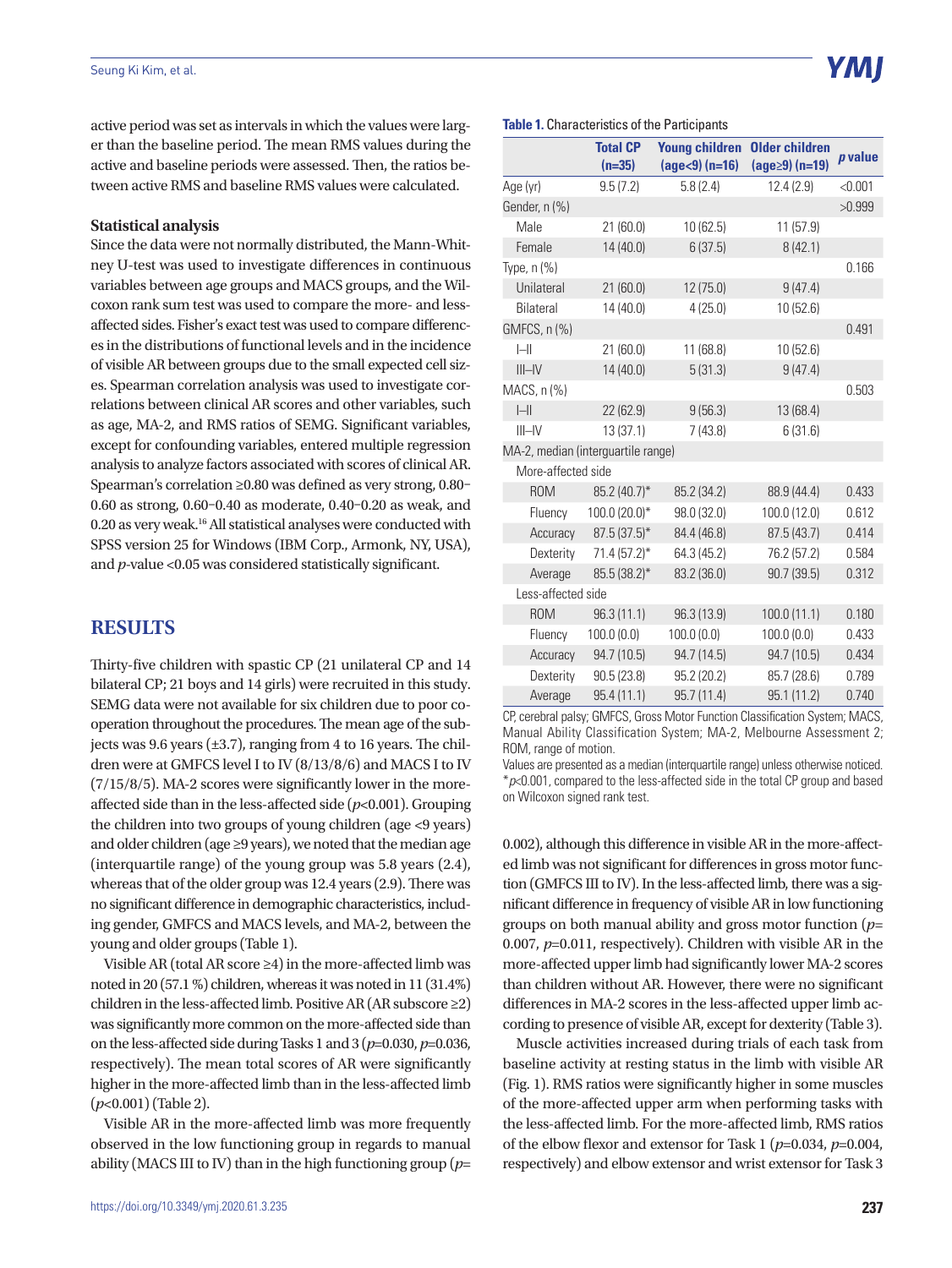(*p*=0.046, *p*=0.025, respectively) were significantly higher in the group with visible AR, compared to the group without visible AR. For the less-affected limb, children with visible AR had significantly larger RMS ratios in the wrist flexor during Task 1 without any significant differences during other tasks, compared to the group without visible AR (*p*=0.005). The average total RMS ratios of the three tasks did not show significant dif-

**Table 2.** Comparison of Visible AR Frequencies and AR Scores

|          | <b>More-affected side</b> | <b>Less-affected side</b> | <i>p</i> value         |
|----------|---------------------------|---------------------------|------------------------|
| Task 1   |                           |                           |                        |
| $AR (+)$ | 14 (40.0)                 | 5(14.3)                   |                        |
| AR (-)   | 21(60.0)                  | 30(85.7)                  | $0.030*$               |
| Score    | $1.5 \pm 1.5$             | $0.7 + 0.9$               | $0.001$ <sup>+</sup>   |
| Task 2   |                           |                           |                        |
| $AR (+)$ | 21(60.0)                  | 12(34.3)                  |                        |
| $AR(-)$  | 14(40.0)                  | 23 (65.7)                 | $0.055*$               |
| Score    | $1.7 \pm 1.4$             | $1.1 \pm 1.1$             | $0.001$ <sup>t</sup>   |
| Task 3   |                           |                           |                        |
| $AR (+)$ | 15 (42.9)                 | 6(17.1)                   |                        |
| $AR(-)$  | 20(57.1)                  | 29 (82.9)                 | $0.036*$               |
| Score    | $1.3 + 1.3$               | $0.6 + 0.9$               | $0.001$ <sup>+</sup>   |
| Total    |                           |                           |                        |
| $AR (+)$ | 20(57.1)                  | 11(31.4)                  |                        |
| $AR(-)$  | 15(42.9)                  | 24 (68.6)                 | $0.053*$               |
| Score    | $4.5 \pm 3.8$             | $2.4 + 2.5$               | $< 0.001$ <sup>t</sup> |

AR, associated reaction.

Values are presented as a number (%) or mean±standard deviation. Task 1, opening and clenching the fist; Task 2, a finger opposition task; Task 3, tapping fingers on the table surface.

\*Comparison of AR frequency with side based on Fisher's exact test, † Comparison of AR score with side based on Wilcoxon signed rank test.

ferences between groups with and without visible AR on either the more- or less-affected side (Table 4).

Visible AR in the more-affected limb was significantly more common in the young children group than in the older children group (*p*=0.002). However, the presence of visible AR in the lessaffected limb was not significantly different between the young and older children groups. The total scores of AR in the moreaffected limb were significantly higher in the young children group than in the older children group (*p*=0.003), whereas total AR scores in the less-affected limb were not significantly different. Children in the high functioning group of manual ability (MACS I–II) had significantly higher MA-2 scores and lower AR total scores in both the more-affected and less-affected limbs (Table 5).

Visible AR in the more-affected limb was noted in 17 (81 %) children with unilateral CP, whereas it was noted in only nine (42.9%) children in the less-affected limb. Visible AR was significantly more common on the more-affected side than on the less-affected side in children with unilateral CP (*p*=0.011). Visible AR of the more-affected upper limb was significantly more common in children with unilateral CP than in children with bilateral CP  $(p<0.001)$ , although there was no significant difference in frequency of visible AR in the less-affected limb between children with unilateral and bilateral CP. The mean scores of AR were significantly higher in the more-affected limb than in the less-affected limb only in children with unilateral CP.

AR scores in the more-affected upper limb showed a strong association with MA-2 score (ρ=-0.700, *p*<0.001) and moderate relationships with the ratio of RMS ( $\rho$ =0.476,  $p$ =0.012) and age  $(\rho = -0.471, p = 0.004)$ , whereas AR scores in the less-affected limb showed only moderate association with MA-2 score ( $\rho$ =-0.414, *p*=0.013). Multiple regression analysis revealed that age and

**Table 3.** Comparison of AR Frequencies between Good and Less Functioning Groups and Comparison of Upper Arm Function between Groups with and without AR

|                    | <b>More-affected side</b> |                  |                      |                   | <b>Less-affected side</b> |                    |
|--------------------|---------------------------|------------------|----------------------|-------------------|---------------------------|--------------------|
|                    | $AR (+) (n=20)$           | $AR (-) (n=15)$  | $p$ value            | $AR (+) (n=11)$   | $AR (-) (n=24)$           | p value            |
| <b>GMFCS</b>       |                           |                  | 0.728                |                   |                           | $0.011*$           |
| $\mathsf{H}$       | 11(55.0)                  | 10(66.7)         |                      | 3(27.3)           | 18(75.0)                  |                    |
| $III$ -IV          | 9(45.0)                   | 5(33.3)          |                      | 8(72.7)           | 6(25.0)                   |                    |
| <b>MACS</b>        |                           |                  | $0.002*$             |                   |                           | $0.007*$           |
| $\left  - \right $ | 8(40.0)                   | 14(93.3)         |                      | 3(27.3)           | 19 (79.2)                 |                    |
| $III$ -IV          | 12(60.0)                  | 1(6.7)           |                      | 8(72.7)           | 5(20.8)                   |                    |
| $MA-2$             |                           |                  |                      |                   |                           |                    |
| <b>ROM</b>         | $65.19 \pm 28.23$         | 88.65 + 14.22    | $0.007$ <sup>t</sup> | $89.24 \pm 11.4$  | $95.53 \pm 6.27$          | 0.111              |
| Fluency            | $80.60 + 24.36$           | $98.13 \pm 3.66$ | $0.018$ <sup>t</sup> | $97.09 + 9.65$    | $99.67 \pm 1.13$          | 0.691              |
| Accuracy           | 61.54±31.50               | 87.58±16.22      | $0.007$ <sup>+</sup> | $91.33 \pm 12.27$ | $94.50 \pm 6.86$          | 0.550              |
| Dexterity          | 54.05±28.24               | 79.68±21.41      | 0.008 <sup>†</sup>   | 76.62±18.24       | 89.48 ± 11.31             | 0.013 <sup>†</sup> |
| Average            | $65.34 + 27.01$           | $88.51 + 13.36$  | 0.005 <sup>†</sup>   | 88.57 ± 11.71     | $94.8 \pm 5.37$           | 0.065              |

AR, associated reaction; GMFCS, Gross Motor Function Classification System; MACS, Manual Ability Classification System; MA-2, Melbourne Assessment 2; ROM, range of motion.

Values are presented as a number (%) or mean±standard deviation.

\**p*<0.05 of GMFCS and MACS based on Fisher exact test, † *p*<0.05 of MA-2 based on Mann-Whitney U-test.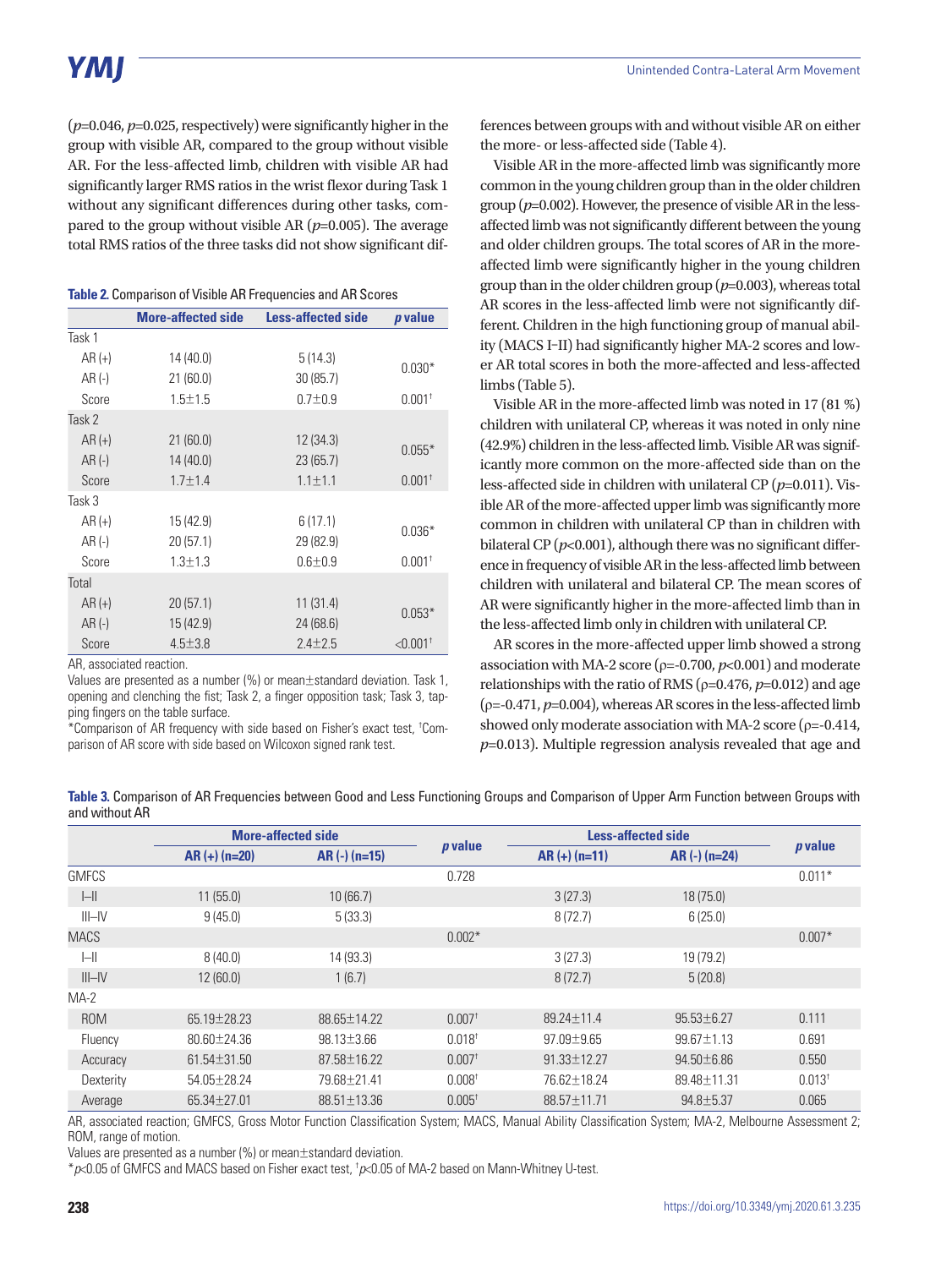#### Seung Ki Kim, et al.



**Fig. 1.** Muscle activity of the upper limb on surface EMG during rest and five trials of Task 1 with the opposite hand in two children with unilateral CP. (A) Visible AR (+): muscle activities of the elbow extensor, wrist flexor, and wrist extensor in the more-affected side increased during tasks with the lessaffected hand, compared to baseline activities at rest. (B) Visible AR (-): muscle activities of the upper limb in the less-affected side during tasks with the more-affected hand did not increase, compared to baseline activities at rest. CP, cerebral palsy; AR, associated reaction.

MA-2 were significant factors associated with AR scores in the more-affected hand ( $p=0.010$ ,  $p=0.002$ , respectively), whereas no factor was associated with AR scores in the less-affected hand. Also, the standardized beta of MA-2 was larger than that of age in the more-affected side, with negative values (Table 6).

## **DISCUSSION**

In this study, AR was assessed using a clinical tool and SEMG in multiple muscles, and we found motor overflow up to the elbow muscles of the non-task hand depending on the task and side, as well as significant factors related to the extent of AR in the more-affected side.

Previous studies have shown inconsistent results regarding the association between AR and upper extremity function.<sup>2,5,7-10</sup> Among those studies, only Klingels, et al.<sup>8</sup> administered MUUL for unimanual function, and found a significant association between MM and the scores of MUUL only in the paretic limb. The results of our study on the association of AR with unimanual function were consistent with those of Klingels, et al.<sup>8</sup>

ARs are present in normal children up to the age of 9 years and then systematically diminish.<sup>6,17-20</sup> In the present study, visible AR was more common in younger than in older children. These findings suggest that AR reflects CNS immaturity. However, AR was more common in the more-affected limb than in the less-affected limb, and we discovered a stronger association for visible AR with upper arm function, rather than age, suggesting that both upper arm function and age are related to AR. In addition, visible AR in the less-affected limb was only related to upper arm function. These findings imply that in children with CP, upper arm function plays a more significant role in AR than CNS immaturity in young children.

To our knowledge, the present study is the first to describe muscle activity according to presence of visible AR in children with CP. The present study documented increased muscle activities in the wrist and elbow muscles in the contra-lateral upper limb depending on task and side in children with AR. Also, muscle activation patterns in the non-task limb were different from activation patterns in the task limb. When performing voluntary movements, muscle activity in the contralateral upper arm was increased in both homologous muscles and non-homologous muscles. In patients who had experienced stroke, unintended contralateral upper limb muscle activation across multiple muscles of the contra-lateral non-task upper limb during pinch grip was observed.<sup>21</sup> In that study, the researchers

## YMI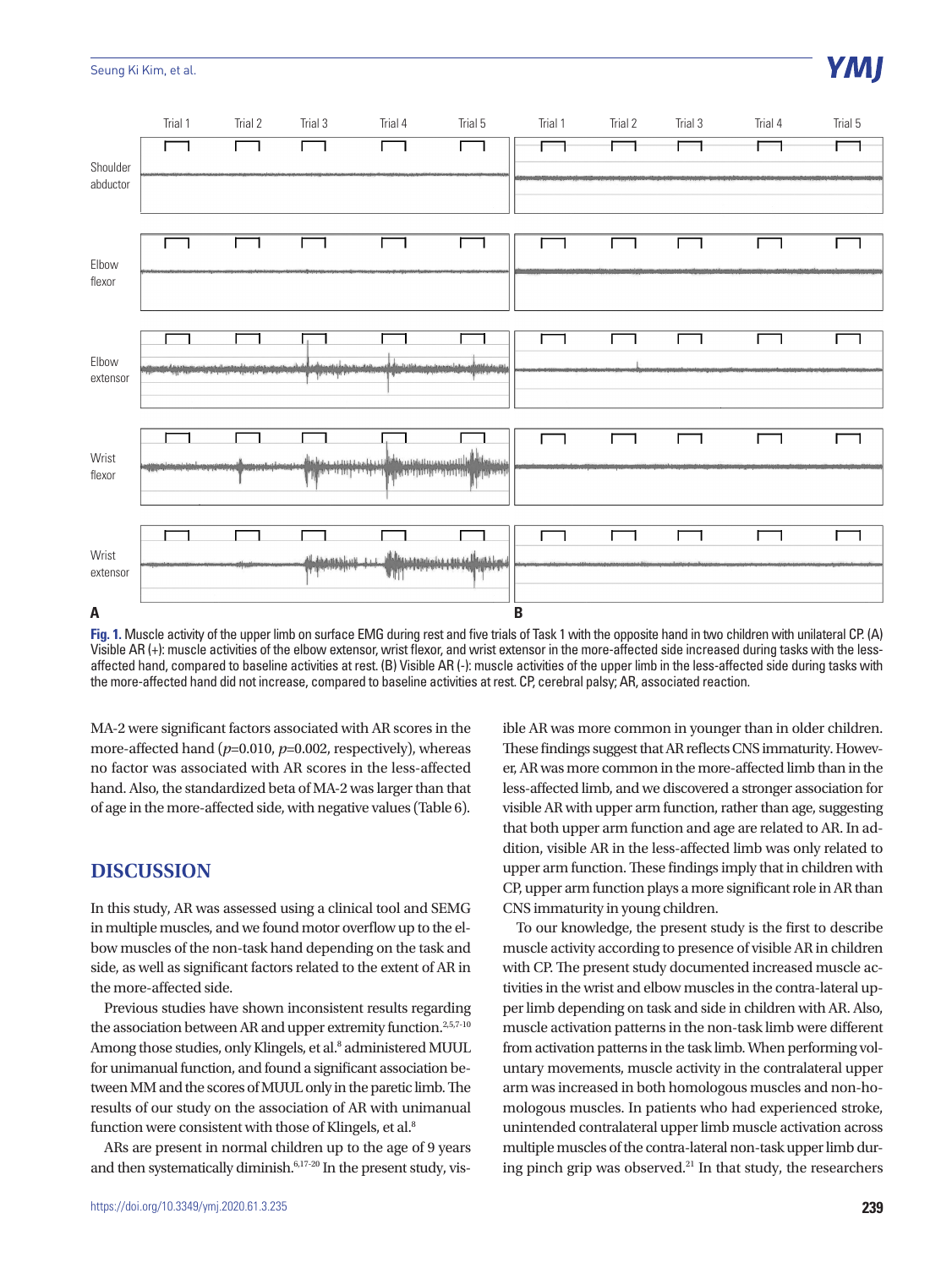|                   | <b>More-affected side</b> |                 |                | <b>Less-affected side</b> |                  |           |
|-------------------|---------------------------|-----------------|----------------|---------------------------|------------------|-----------|
|                   | $AR (+)$ (n=16)           | $AR (-) (n=13)$ | <i>p</i> value | $AR (+) (n=10)$           | $AR (-) (n=19)$  | $p$ value |
| Task 1            |                           |                 |                |                           |                  |           |
| Shoulder abductor | $6.27 \pm 2.97$           | $6.14 \pm 2.35$ | 0.457          | $5.76 \pm 1.96$           | $5.52 \pm 2.47$  | 0.302     |
| Elbow flexor      | $6.78 \pm 4.77$           | $4.73 \pm 1.24$ | $0.034*$       | $6.10 \pm 2.53$           | $5.83 \pm 2.91$  | 0.271     |
| Elbow extensor    | $8.98 \pm 6.74$           | $5.07 \pm 2.09$ | $0.004*$       | $8.26 \pm 5.16$           | $5.77 \pm 1.88$  | 0.143     |
| Wrist flexor      | $5.89 \pm 1.70$           | $5.23 \pm 2.39$ | 0.100          | $6.95 \pm 2.94$           | $5.21 \pm 2.03$  | $0.005*$  |
| Wrist extensor    | $6.58 \pm 2.49$           | $6.43 \pm 1.42$ | 0.390          | $6.93 \pm 3.45$           | $5.69 \pm 2.02$  | 0.242     |
| Task 2            |                           |                 |                |                           |                  |           |
| Shoulder abductor | $6.15 \pm 2.25$           | $5.76 \pm 2.60$ | 0.436          | $5.96 \pm 3.81$           | $5.67 \pm 1.65$  | 0.330     |
| Elbow flexor      | $6.01 \pm 1.27$           | $5.96 \pm 1.26$ | 0.234          | $6.78 \pm 3.17$           | $6.46 \pm 3.85$  | 0.268     |
| Elbow extensor    | $5.82 \pm 1.45$           | $8.52 \pm 6.38$ | 0.184          | 7.36±3.44                 | $7.54 \pm 4.14$  | 0.451     |
| Wrist flexor      | $8.16 \pm 4.33$           | $6.93 \pm 5.29$ | 0.070          | 7.08±4.52                 | $6.09 \pm 2.89$  | 0.469     |
| Wrist extensor    | $6.15 \pm 3.13$           | $5.92 \pm 2.35$ | 0.487          | $6.48 \pm 2.34$           | 10.39±7.85       | 0.112     |
| Task 3            |                           |                 |                |                           |                  |           |
| Shoulder abductor | $4.08 \pm 1.04$           | $4.63 \pm 1.51$ | 0.165          | $5.36 \pm 3.12$           | $4.83 \pm 1.85$  | 0.420     |
| Elbow flexor      | $5.07 \pm 1.65$           | $5.10 \pm 2.18$ | 0.474          | $6.40 \pm 2.79$           | $8.92 \pm 16.41$ | 0.154     |
| Elbow extensor    | $5.97 \pm 2.94$           | $4.55 \pm 1.80$ | $0.046*$       | $6.07 \pm 2.22$           | $6.12 \pm 4.68$  | 0.256     |
| Wrist flexor      | $6.58 \pm 6.02$           | $5.17 \pm 2.38$ | 0.341          | $4.60 \pm 2.11$           | $4.74 \pm 1.70$  | 0.271     |
| Wrist extensor    | $7.36 \pm 2.98$           | $5.08 \pm 1.96$ | $0.025*$       | $5.52 \pm 2.06$           | $5.29 \pm 2.14$  | 0.491     |
| Total             | $6.39 \pm 1.09$           | $5.68 \pm 0.74$ | 0.060          | $6.37 \pm 1.26$           | $6.27 \pm 1.55$  | 0.368     |

#### **Table 4.** Comparison of RMS Ratios between Groups with and without AR

AR, associated reaction; RMS, root mean square.

Values are presented as a mean±standard deviation. SEMG data were not available for six children due to poor cooperation throughout the procedures. \**p*<0.05 based on Mann-Whitney U-test.

#### **Table 5.** Subgroup Analysis according to Age and Bimanual Ability

|                                                                                    | <b>Young children</b><br>$(age < 9) (n=16)$ |                              | p value            |  |
|------------------------------------------------------------------------------------|---------------------------------------------|------------------------------|--------------------|--|
| More-affected side                                                                 |                                             |                              |                    |  |
| AR (+), n (%)                                                                      | 14 (87.5)                                   | 6(31.6)                      |                    |  |
| AR (-), n (%)                                                                      | 2(12.5)                                     | 13 (68.4)                    | $0.002*$           |  |
| AR total score                                                                     | 6.5(4.8)                                    | 2(6)                         | 0.003 <sup>†</sup> |  |
| Less-affected side                                                                 |                                             |                              |                    |  |
| $AR (+), n (%)$                                                                    | 7(43.8)                                     | 4(21.1)                      |                    |  |
| AR (-), n (%)                                                                      | 9(56.3)                                     | 15 (78.9)                    | 0.273              |  |
| AR total score                                                                     | 3(5.3)                                      | 0(3)                         | 0.064              |  |
|                                                                                    | <b>Good MACS</b><br>$(n=22)$                | <b>Poor MACS</b><br>$(n=13)$ | p value            |  |
| Age (yr)                                                                           | 9.7(7.5)                                    | 8.2(6.4)                     | 0.539              |  |
| More-affected side                                                                 |                                             |                              |                    |  |
| MA-2 average                                                                       | 90.8 (29.5)                                 | 77.8(55.5)                   | $0.044^{\dagger}$  |  |
| AR total score                                                                     | 1.5(6.0)                                    | 7.0(3.5)                     | 0.005 <sup>†</sup> |  |
| Less-affected side                                                                 |                                             |                              |                    |  |
| MA-2 average                                                                       | 97.8(5.9)                                   | 87.6 (12.7)                  | 0.003 <sup>†</sup> |  |
| AR total score<br>$\mathbf{A} \mathbf{D}$ . The state of the state of $\mathbf{A}$ | 0(3)                                        | 5(3)<br>$\mathbf{M}$         | 0.002 <sup>†</sup> |  |

AR, associated reaction; MACS, Manual Ability Classification System; MA-2, Melbourne Assessment 2.

Values are presented as a median (interquartile range) unless otherwise noticed.

\**p*<0.05 of AR frequency based on Fisher's exact test, † *p*<0.05 of age, MA-2 and AR total score based on Mann-Whitney U-test.

demonstrated that the non-task hand did not mirror the task hand's muscle activation patterns. Since there were differences in the muscles selected for SEMG and unimanual tasks between studies, a comparison of the results of our study with those of previous studies seems to be unreasonable. However, based on those findings, the muscle activity recorded from SEMG seems to differ depending on the side (paretic/non paretic) or upper arm function, type of unimanual task, and muscles selected for recording. In consideration of these factors, further studies are needed.

In the current study, AR was more frequently observed in the more-affected limb. Chiu, et al.<sup>10</sup> also reported that AR is more common in the more-affected limb in people with quadriplegic CP. On the other hand, some studies have reported more frequent MM in the less-affected hand in children with hemiplegic CP.5,7,8 Meanwhile, lesion timing is also considered to be a significant factor related to AR in patients with hemiplegic CP. Significantly higher muscle activity in elbow flexion in the paretic hand has been observed in children with hemiparesis in pre- and perinatal brain groups.<sup>22</sup> In addition, MM in the paretic hand in hemiplegic CP was related to earlier brain lesions.<sup>8</sup> Taken together, we propose that there are various factors associated with the occurrence of AR in children with CP, which seem to contribute to the inconsistent results of the studies. Therefore, further investigation of AR is needed in order to characterize AR in consideration of these factors in children with CP.

The lack of a normal control group was a major limitation of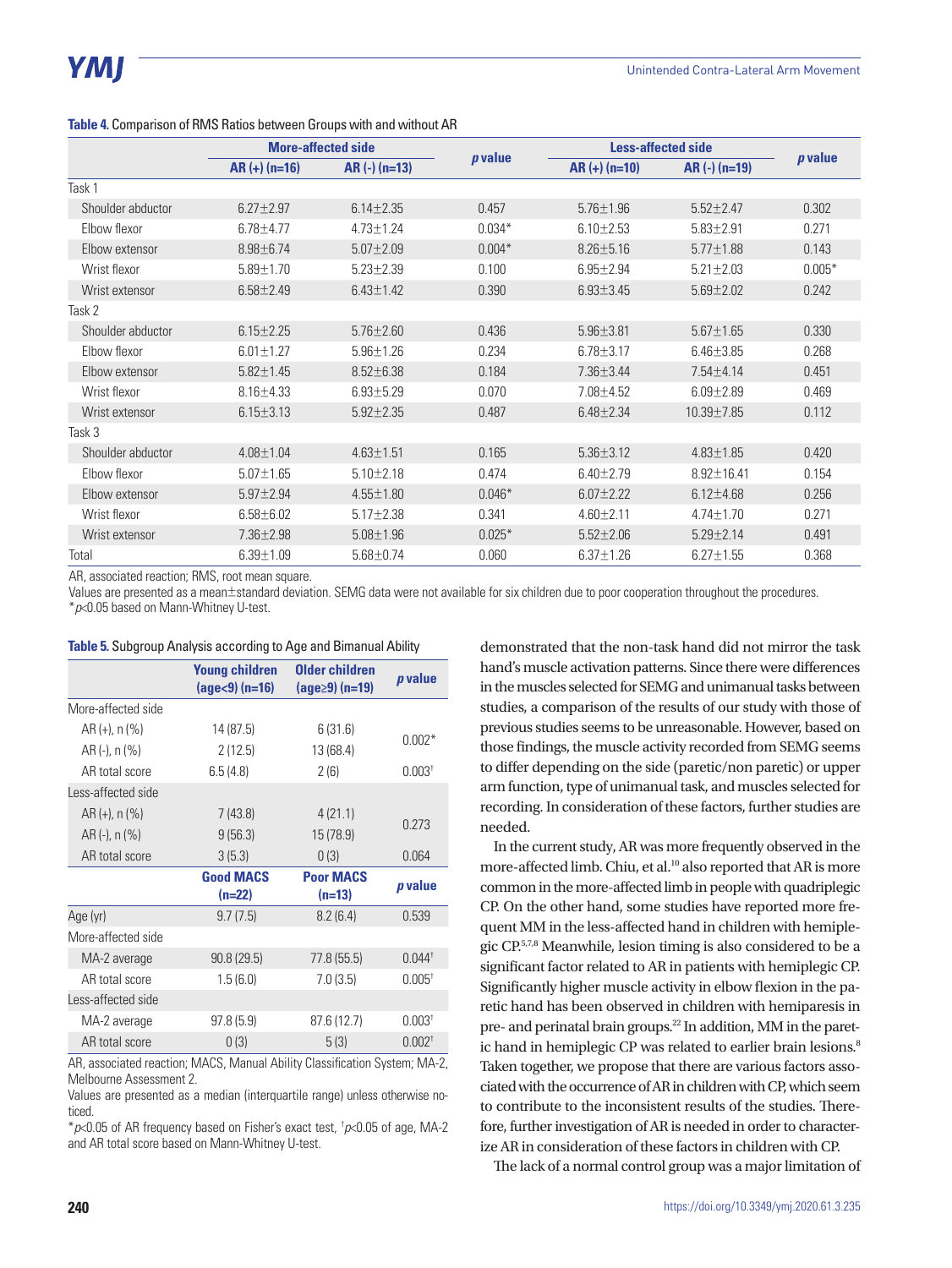|                    | <b>Correlation coefficients</b> |                | <b>Multiple regression analysis</b> |                          |                |                |
|--------------------|---------------------------------|----------------|-------------------------------------|--------------------------|----------------|----------------|
|                    | rho                             | <i>p</i> value | <b>Beta (SE)</b>                    | <b>Standardized Beta</b> | <i>p</i> value | Adjusted $R^2$ |
| More-affected side |                                 |                |                                     |                          |                | 0.510          |
| Age                | $-0.471$                        | 0.004          | $-0.412(0.145)$                     | $-0.394$                 | 0.010          |                |
| $MA-2$             | $-0.700$                        | < 0.001        | $-0.081(0.023)$                     | $-0.528$                 | 0.002          |                |
| <b>RMS</b> ratio   | 0.476                           | 0.012          | 0.793(0.561)                        | 0.218                    | 0.171          |                |
| Less-affected side |                                 |                |                                     |                          |                | 0.183          |
| Age                | $-0.280$                        | 0.103          | $-0.153(0.129)$                     | 0.129                    | 0.247          |                |
| $MA-2$             | $-0.414$                        | 0.013          | $-0.105(0.054)$                     | 0.054                    | 0.065          |                |
| <b>RMS</b> ratio   | 0.211                           | 0.291          | 0.381(0.309)                        | 0.309                    | 0.230          |                |

**Table 6.** Correlation Coefficients with AR Scores and Multiple Regression Analysis for Independent Factors Associated with AR Scores

AR, associated reaction; MA-2, Melbourne Assessment 2; RMS, root mean square.

Statistics were analyzed by Spearman correlation analysis and entered into multiple regression analysis.

our study. In future studies, the extent of AR in children with bilateral CP should be compared with that of a normal control group. Despite these limitations, this study revealed increased muscle activity in various muscles, as well as factors associated with AR.

In conclusion, in children with visible AR, motor overflow to the elbow and wrist muscles in the non-task hand during unimanual hand tasks was observed depending on the side and task. Age and upper arm function were significant factors related to the extent of AR in the more-affected limb of children with CP.

## **ACKNOWLEDGEMENTS**

This study was supported by a research grant from the Research Institute of Rehabilitation Medicine, Yonsei University College of Medicine for 2016.

The authors appreciate Beom Ki Yoo for performing gait analysis and post-processing of the data and are also grateful to Da In Shim for performing the Melbourne Assessment 2.

## **AUTHOR CONTRIBUTIONS**

Conceptualization: all authors. Data curation: Seung Ki Kim and Eun Sook Park. Formal analysis: Seung Ki Kim. Funding acquisition: Eun Sook Park. Investigation: Han Kyul Park. Methodology: Han Kyul Park and Eun Sook Park. Project administration: Eun Sook Park. Resources: all authors. Software: Seung Ki Kim. Supervision: Seung Ki Kim and Eun Sook Park. Validation: all authors. Visualization: all authors. Writing—original draft preparation: all authors. Writing—review & editing: all authors. Approval of final manuscript: all authors.

## **ORCID iDs**

Seung Ki Kim https://orcid.org/0000-0002-8823-6258 Han Kyul Park https://orcid.org/0000-0002-6695-9156 Eun Sook Park https://orcid.org/0000-0002-9144-3063

## **REFERENCES**

1. Kim SW, Jeon HR, Shin JC, Youk T, Kim J. Incidence of cerebral pal-

sy in Korea and the effect of socioeconomic status: a populationbased nationwide study. Yonsei Med J 2018;59:781-6.

- 2. Carr LJ, Harrison LM, Evans AL, Stephens JA. Patterns of central motor reorganization in hemiplegic cerebral palsy. Brain 1993; 116(Pt 5):1223-47.
- 3. Abercrombie ML, Lindon RL, Tyson MC. Associated movements in normal and physically hadicapped children. Dev Med Child Neurol 1964;6:573-80.
- 4. D'Agati E, Casarelli L, Pitzianti MB, Pasini A. Overflow movements and white matter abnormalities in ADHD. Prog Neuropsychopharmacol Biol Psychiatry 2010;34:441-5.
- 5. Kuhtz-Buschbeck JP, Sundholm LK, Eliasson AC, Forssberg H. Quantitative assessment of mirror movements in children and adolescents with hemiplegic cerebral palsy. Dev Med Child Neurol 2000;42:728-36.
- 6. Connolly K, Stratton P. Developmental changes in associated movements. Dev Med Child Neurol 1968;10:49-56.
- 7. Zielinski IM, Green D, Rudisch J, Jongsma ML, Aarts PB, Steenbergen B. The relation between mirror movements and non-use of the affected hand in children with unilateral cerebral palsy. Dev Med Child Neurol 2017;59:152-9.
- 8. Klingels K, Jaspers E, Staudt M, Guzzetta A, Mailleux L, Ortibus E, et al. Do mirror movements relate to hand function and timing of the brain lesion in children with unilateral cerebral palsy? Dev Med Child Neurol 2016;58:735-42.
- 9. Adler C, Berweck S, Lidzba K, Becher T, Staudt M. Mirror movements in unilateral spastic cerebral palsy: specific negative impact on bimanual activities of daily living. Eur J Paediatr Neurol 2015; 19:504-9.
- 10. Chiu HC, Halaki M, O'Dwyer N. Associated reactions during a visual pursuit position tracking task in hemiplegic and quadriplegic cerebral palsy. Chin J Physiol 2013;56:117-26.
- 11. Eliasson AC, Krumlinde-Sundholm L, Rösblad B, Beckung E, Arner M, Ohrvall AM, et al. The Manual Ability Classification System (MACS) for children with cerebral palsy: scale development and evidence of validity and reliability. Dev Med Child Neurol 2006; 48:549-54.
- 12. Ozer K, Chesher SP, Scheker LR. Neuromuscular electrical stimulation and dynamic bracing for the management of upper-extremity spasticity in children with cerebral palsy. Dev Med Child Neurol 2006;48:559-63.
- 13. Randall M, Imms C, Carey LM, Pallant JF. Rasch analysis of the Melbourne Assessment of Unilateral Upper Limb Function. Dev Med Child Neurol 2014;56:665-72.
- 14. Zielinski IM, Steenbergen B, Schmidt A, Klingels K, Simon Martinez C, de Water P, et al. Windmill-task as a new quantitative and